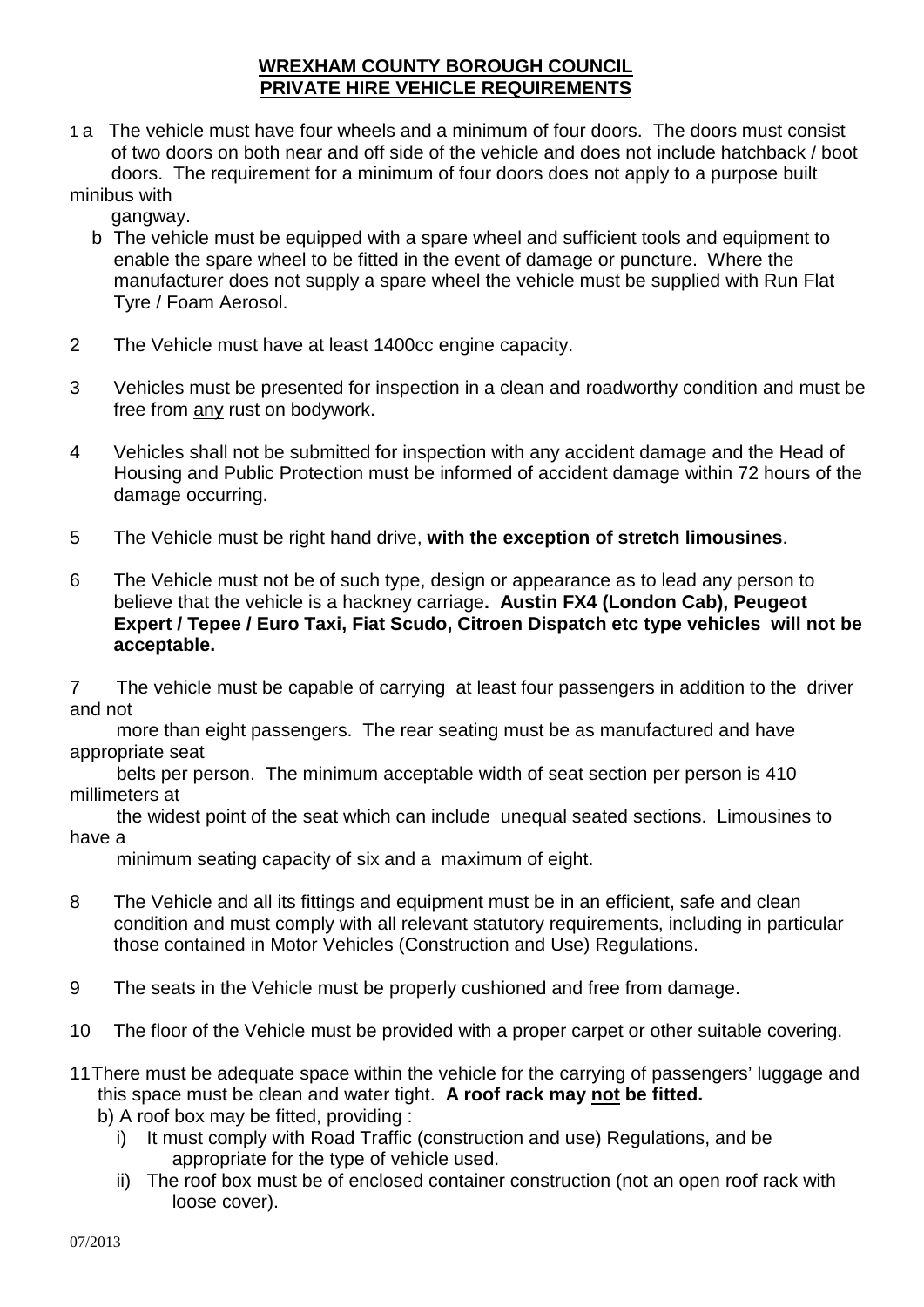- iii) The roof box must only be used for the purpose of extra luggage, such as golf clubs, large suitcases etc., and not for the carriage of goods or livestock.
- iv) The hirer must be with the vehicle at the time the roof box is in use.
- v) No part of the roof box or fitments to remain on vehicle when not being used for carrying extra luggage.
- vi) No advertising, wording or numbers to be allowed on the roof box.
- c) No trailers to be used by any Private Hire Vehicle.
- 12a) The Vehicle must be fitted with an efficient dry powder variety fire extinguisher of a minimum weight of 1 kg. The extinguisher shall be securely fixed in a position so as not to interfere with the control of the vehicle and so as not to be tampered with by a member of the public.
	- b) Each extinguisher to be serviced annually by a competent inspector and an appropriate inspection record to be available.
- 13 The Vehicle must be equipped with a first-aid box as follows:-

A first-aid kit containing:-

- i) six individually wrapped sterile adhesive dressings (plasters)
- ii) one large sterile unmedicated dressing
- iii) two triangular bandages
- iv) two safety pins
- v) individually wrapped moist cleaning wipes

shall be carried in the vehicle at all times securely fixed in the boot of the vehicle for use in case of emergency. There shall be no obligation on Private Hire Drivers to administer first aid treatment.

- 14 Any meter for recording fares fitted in the Vehicle must be in such a position as not to be visible from the outside of the Vehicle but clearly visible to the passengers.
- 15 If the Vehicle is currently licensed by the Head of Housing and Public Protection for private hire the licence plate issued by the Council must be securely fixed externally to the front and rear of the Vehicle in a conspicuous position and secured in such a manner so as to be easily removed by any Authorised Officer or Constable.
	- 16 a) A complete adhesive sign, provided by the Head of Housing and Public Protection shall be

 displayed at the top front of both rear passenger door windows so as to be clearly visible to

persons boarding the vehicle. The sign shall be of a maximum size 180 mm X 130

mm

containing the information as specified by the Head of Housing and Public Protection.

- b) It is also permissible to display the Vehicle Operator's Name, Telephone Number and / or Website Address on the front and rear screen of the vehicle. Any display must not interfere with visibility or compromise safety. There shall be no reference to the word "Cab" or "Taxi".
- c) There may be displayed on the side of the vehicle the Name, Telephone Number and or Website Address of the Operator with whom the vehicle proprietor carries on business.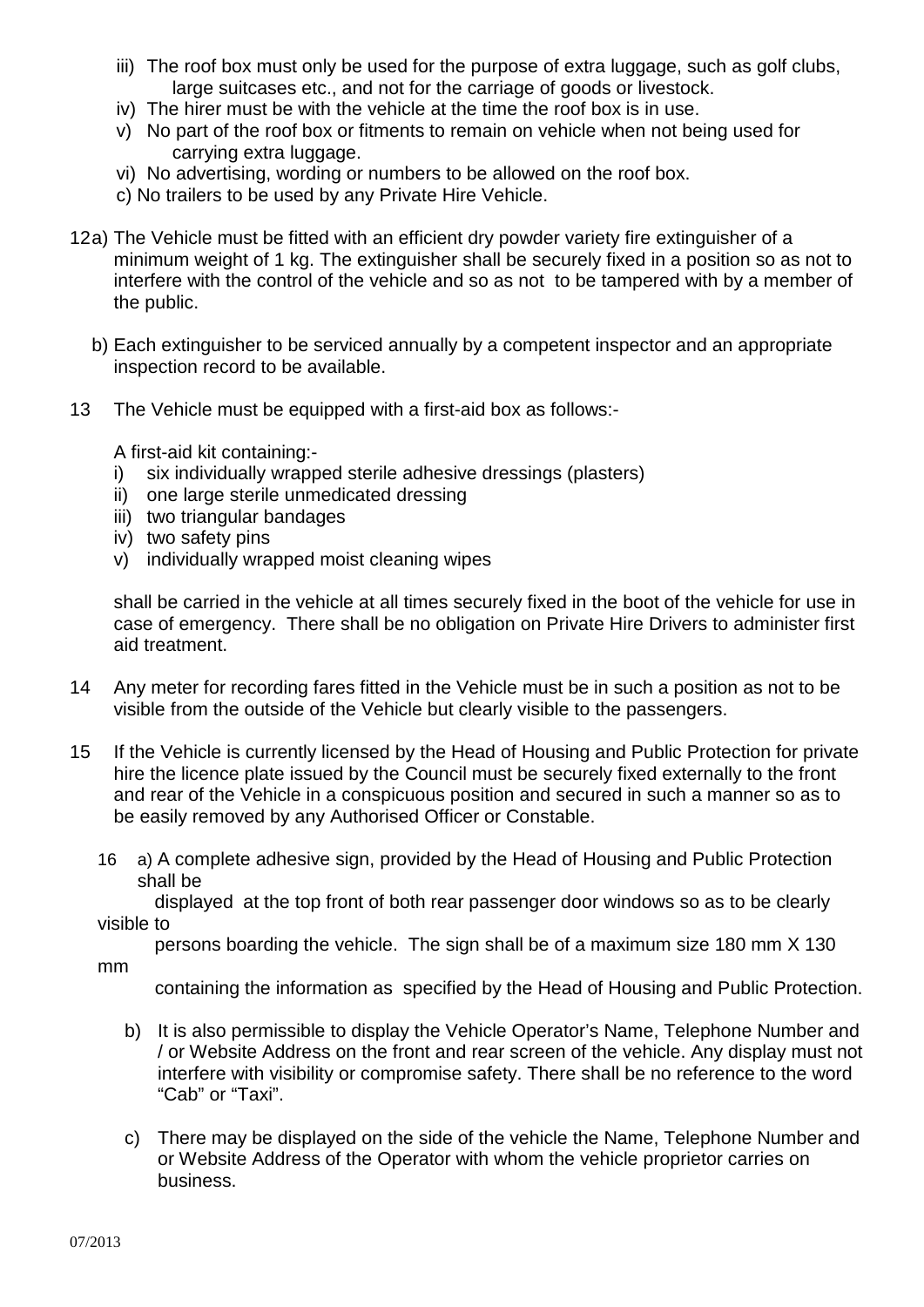- d) With aforementioned exceptions, no signs, notices, advertisements, plates, marks, numbers,
- letters, figures, symbols, emblems or devices whatsoever shall be displayed on, in or from the
- vehicle **except** as may be required by statutory provision of these conditions, **or with prior**

## **written authorisation of the Council**

- e) Display in the Private Hire Vehicle, an Identification Card, provided by the Local Authority, inside the front windscreen giving driver identification to the inside of the vehicle.
- 17 If the Vehicle is currently licensed by the Council for private hire the number of the licence and the number of passengers permitted by the licence to be carried in the Vehicle must be clearly marked inside the Vehicle as to be visible at all times to passengers carried in the Vehicle.
- 18 There must be in force, in relation to the Vehicle, a policy of insurance or such security as complies with the requirements of Part VI of the Road Traffic Act 1972.
- 19 There must be in force, in relation to the Vehicle, a valid MOT test certificate (if appropriate) and a current road fund licence.
- 20 Every seat in the Vehicle shall be fitted with a safety belt.

21 LPG (Liquid Petroleum Gas) Conversions must be accompanied by LPG Conversion **Certificates** 

provided by a suitably qualified engineer.

## **22 Additional conditions for stretch limousines :-**

- **a)** The vehicle must pass a Single Vehicle Approval (SVA up to 2009) / Individual Vehicle Approval (IVA 2009 on) inspection of its design and construction at a Vehicle Inspectorate testing station. **The Approval Certificate or Certificate of Compliance must be presented to this Authority, together with its DVLA Registration Document (V5) and evidence of the date of manufacture of the vehicle.**
- b) The maximum length of the "stretch" shall not exceed 120"/3048mm.
- c) No passengers are to be in the front of the vehicle.
- d) The vehicle must be fitted with tyres of a rating specified by Ford USA i.e. vehicles registered before 1998 – 235/75R 15 108S (BF Goodrich Extra Load or Equivalent). Versions from 1998 onwards must be fitted with 225/70R 16 107T (Reinforced).
- e) Any tinted glass shall conform to the legal requirements as laid down by the Vehicle Operator Services Agency (VOSA). The passenger compartment may be fitted with blackened glass. All blackened and tinted glass must be fitted as standard at point of manufacture, but any modifications from standard will not be acceptable.
- f) No form of entertainment or activity of a like kind shall be permitted without written consent from this Authority.
- g) Bookings for vehicle(s) which are solely for use of children under the age of 16 years must be accompanied by either a parent/guardian or a Criminal Records Bureau (CRB) checked escort. A declaration, to be completed by the parent/guardian responsible for the journey, prior to the commencement of the journey providing details of the persons travelling and the name and contact details of the person responsible for the booking. A copy of the form must be carried by the driver.